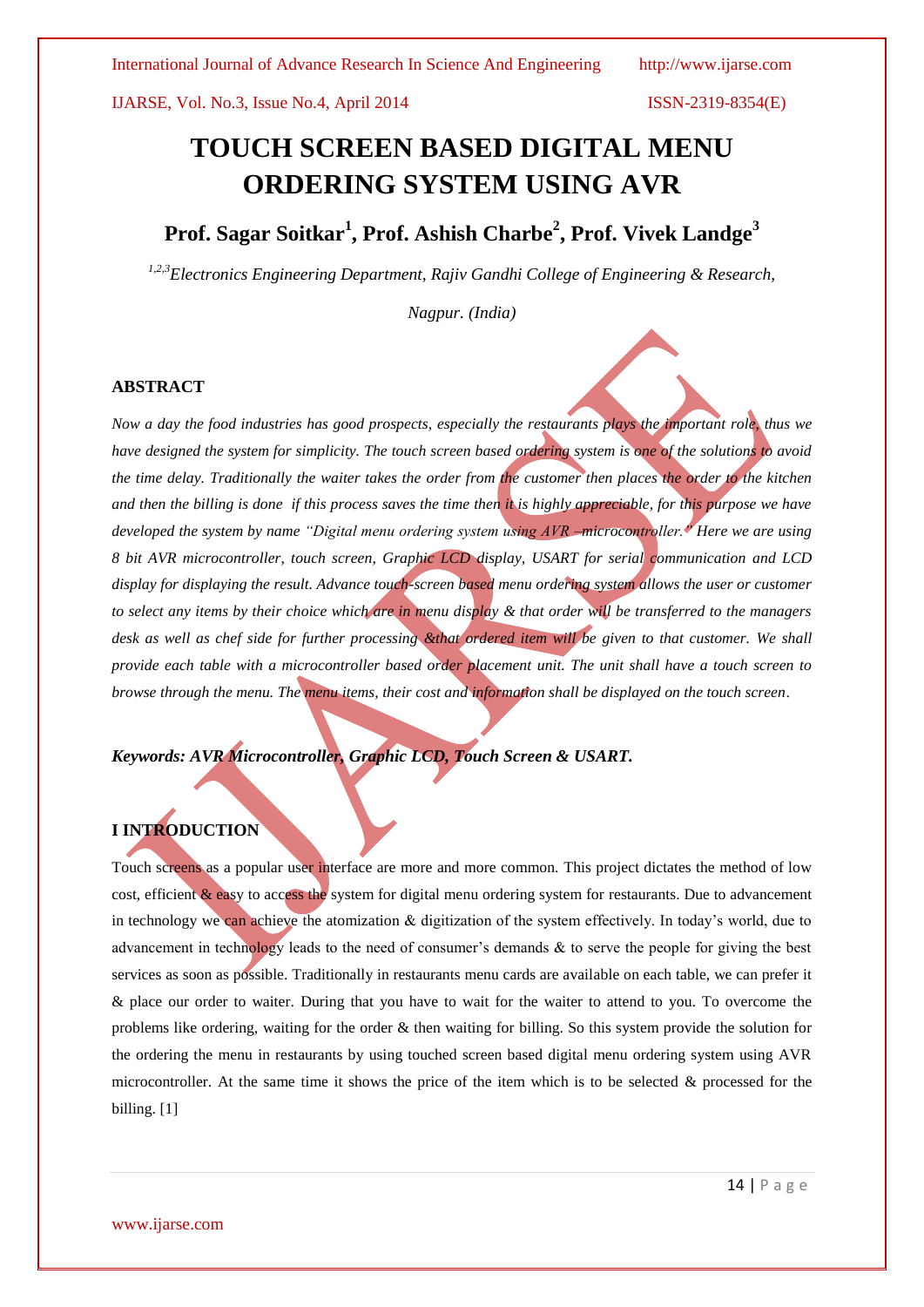#### **II PRINCIPLE**

Each table of restaurants are equipped with the touched screen based digital menu ordering system which is power by AVR microcontroller. A touch screen is a display that can detect the presence and location of a touch within the display area. Therefore it is very suitable & convenient way too accessible for restaurant. The touch screen is an assistive technology. This interface can be beneficial because it saves processing time in restaurants. Compared to traditional restaurant system, by using this system customer get faster and better service, restaurant staff co-operates more efficiently with less working. The customer will scroll menu list by a single touch on LCD screen only. This system consists of Transmitter & Receiver. The transmitter unit consist of AVR microcontroller atmega16 & Graphic LCD display 128x64 pixels, touch screen sensor IC and RS 232-serial communication cable which is available on customer table. The receiver unit consists of AVR microcontroller and 16x2 characters LCD display which is employed at kitchen & managers desk in the restaurants. The data for the menu can be written on an EEPROM connected to each such microcontroller based unit, so that portable data updating is possible. The customer will scroll the menu screen & could order his food or drink just by touching on the LCD screen. Upon finalizing the order the customer will be able to place it by clicking the confirm option displayed on the screen. The order placed shall be transmitted to the receiver unit employed at manager desk as well as in the kitchen for further processing. [2]

#### **2.1 AVR Microcontroller (Atmega 16)**

The AVR is an 8Bit risc single chip microcontroller with Harvard architecture that comes with some standard features such as on-chip program ROM, data RAM, data EEPROM, times & I/O ports. The main features of AVR microcontrollers are having Inbuilt ADC, PWM and different kinds of serial interface such as USART, SPI, I2C etc.[3]This unit is the heart of the complete system. It will monitor & control all the peripheral devices or components connected to this unit. The code is written in Embedded C. this unit requires 5V DC supply for its operation. The transmitter end consist of atmega 16 microcontroller & Graphic LCD display. [3]

#### **2.2 Graphic LCD**

In this project we have use the smaller version of serial 128\*64 pixels Graphic LCD & provide the user a simple serial interface to full range of control. Besides writing text, this serial graphic LCD allows the user to draw this circle & boxes, sector reset, individual pixel, erase specific blocks of display control the back light & adjust the baud rate. [4]

#### **Features of GLCD**

- 1. Voltage: 6v-7v dc
- 2. Current: 220mA
- 3. I/p : 0-5v, 8 data bits, 1 stop bit, no parity
- 4. LED forward voltage at 25°C is 4.2V
- 5. LED forward current at  $25^{\circ}$ C is 300mA
- 6. Power supply current is 5mA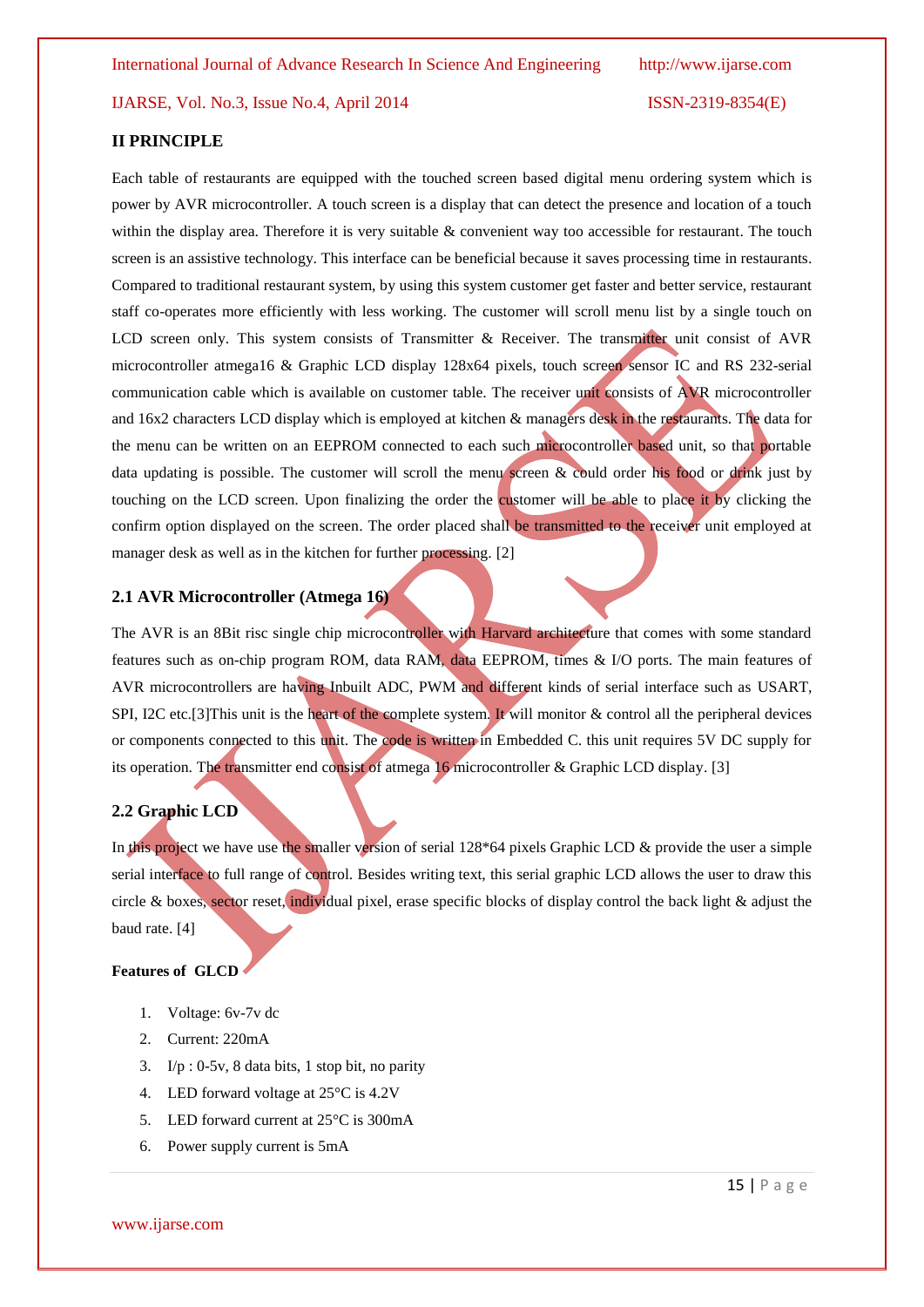#### International Journal of Advance Research In Science And Engineering http://www.ijarse.com

#### IJARSE, Vol. No.3, Issue No.4, April 2014 ISSN-2319-8354(E)



**Fig 1 Graphical LCD Display**

#### **2.3 Touch Screen Sensor IC AR1000**

The micro Touch AR1000 Series Resistive Touch Screen Controller is a complete, easy to integrate, cost

effective, and universal touch screen controller chip solution. [5]

Special Features :

- 1. 128 Bytes of user EEPROM
- 2. 4 x 4 mm QFN, SOIC / SSOP package
- 3. Operating Voltage: 3.3 to 5.0 volts ±5%
- 4. Standby Sleep Current: <1uA
- 5. Operating "No touch" Current: 3.0mA type with a touch sensor having 200 layers
- 6. Operating "Touch" Current: 17mA



 **Fig 2 Pin Configuration of IC AR1000**

#### **2.3.1 Touch Screen 4 Wire Resistive Sensor Technology**

A 4-wire resistive touch sensor consists of a *Stable* and *Flex* layer, electrically separated by spacer dots. The layers are assembled perpendicular to each other. The touch position is determined by first applying a voltage gradient across the flex layer and using the stable layer to measure the flex layer's touch position voltage. The second step is applying a voltage gradient across the stable layer and using the flex layer to measure the stable layer's touch position voltage. The measured voltage at any position across a driven axis is predictable. A touch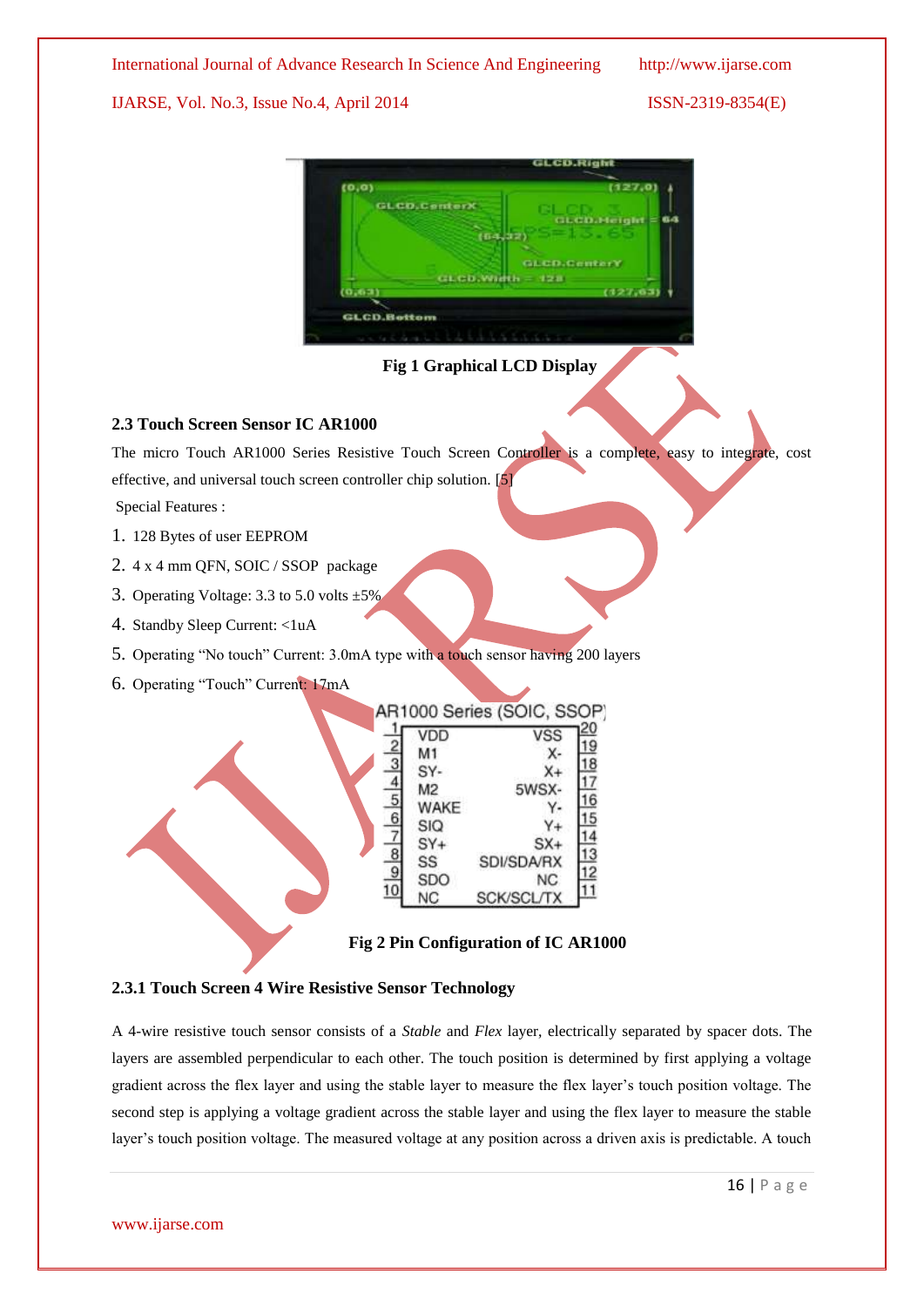#### International Journal of Advance Research In Science And Engineering http://www.ijarse.com

### IJARSE, Vol. No.3, Issue No.4, April 2014 ISSN-2319-8354(E)

moving in the direction of the driven axis will yield a linearly changing voltage. A touch moving perpendicular to the driven axis will yield a relatively unchanging voltage. [5]



#### **2.4 RS 232 Serial Communication**

In this project the selected data items are transmitted serially through USART asynchronously to the receiver circuit. The receiver circuit consist of microcontroller unit and 16x2 LCD display. The baud rate of data transmission is set to 9600 bits/sec. [6,7]

#### **2.5 Power Supply Unit**

The transmitter and receiver section requires only +5V DC supply for its operation. Power supply Unit consists of bridge rectifier followed by low voltage regulator IC 7805. Hence it supplies full load current upto 1A and constant voltage of 5V DC.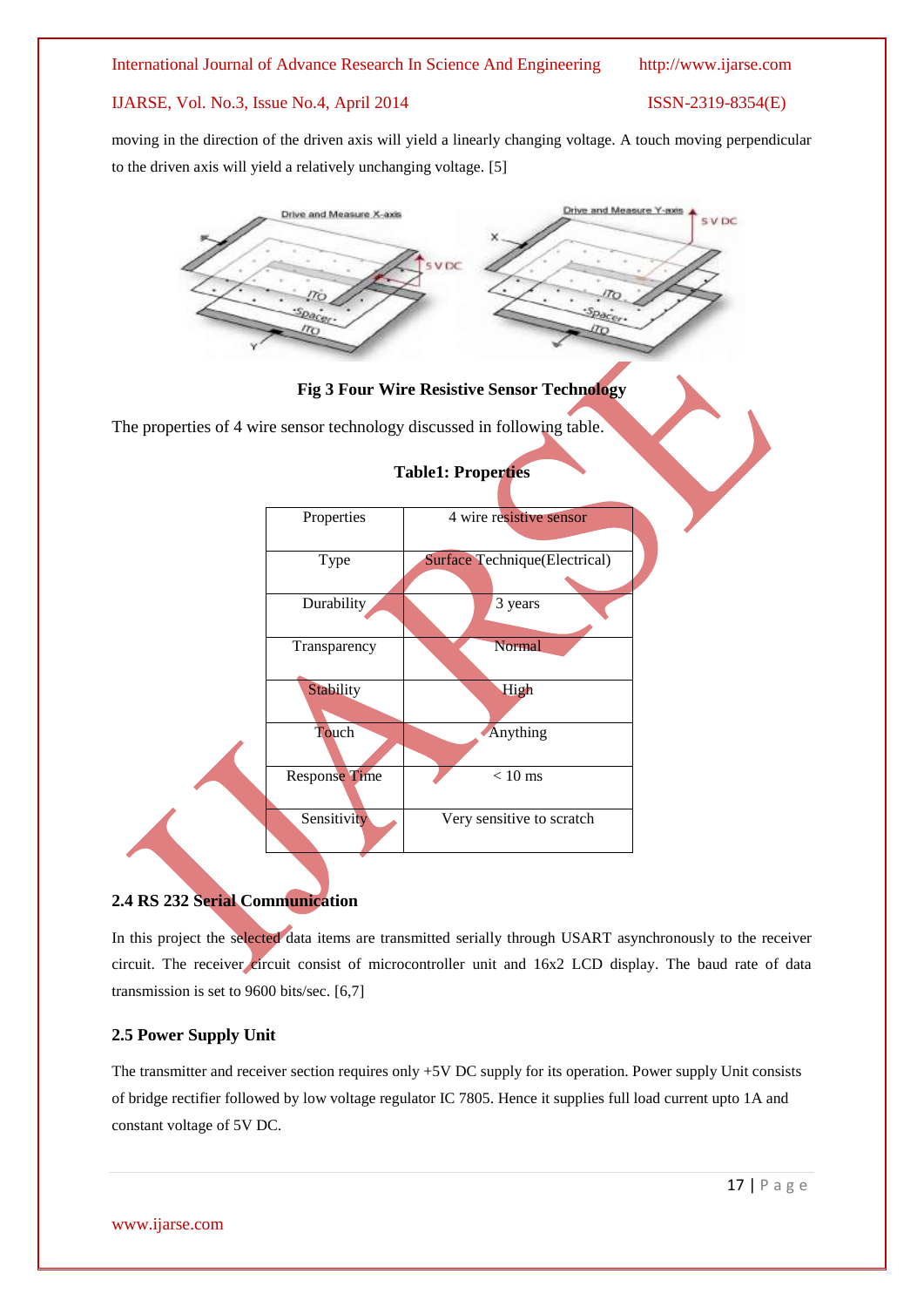#### **2.6 Operation**

The touch screen is interfaced with IC AR1000 which is touch screen sensor IC and these both components are interfaced with AVR microcontroller. The code is written in Embedded C platform and debug on Win AVR software. When the menu is tapped by user on screen then data is transmitted serially using USART to the receiver unit. The receiver unit consists of LCD display interface with the AVR microcontroller. We shall provide each table with touch screen unit through which the user or customer can browse the menu on the screen. The menu items, their cost and information shall be displayed on the touch screen.



#### **Fig 4 Transmitter section Digital Menu Ordering System**



**Fig 5 Receiver section of Digital Menu Ordering System**

18 | P a g e

www.ijarse.com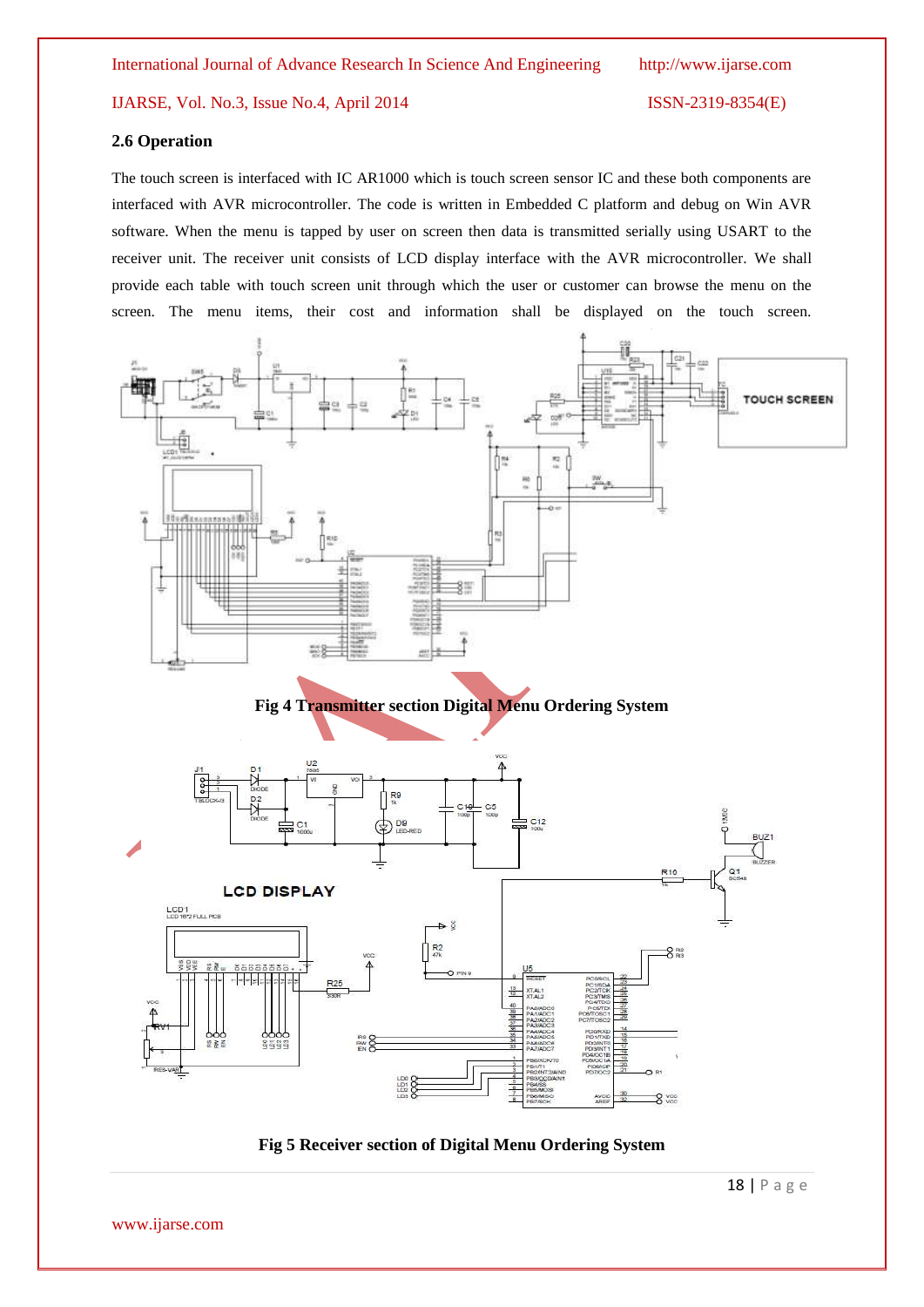#### International Journal of Advance Research In Science And Engineering http://www.ijarse.com

#### IJARSE, Vol. No.3, Issue No.4, April 2014 ISSN-2319-8354(E)

User can navigate through menu and upon finalizing the order the user will be able to place it using touch screen. The order placed shall be transmitted to the receiver unit through RS-232 cable connected to it for data reception. Multiple such slave units can be installed. The ordered menu can be displayed using LCD 16x2display in the kitchen & at the counter for billing purpose.

### **III RESULTS**

The transmitter section show the menu items to be selected for placing the order which is displayed on the graphic LCD display and customer can select the menu by a single touch on the screen.



**Fig 6** Shows the Selection of Menu Fig 7 Shows the Selection of Quantity



**Fig 8** Fig 9



**Fig 8 Show the Comformation of Order**

**Fig 9 Show the status of Order placed & Displayed on LCD with Quantity & Selected Menu**